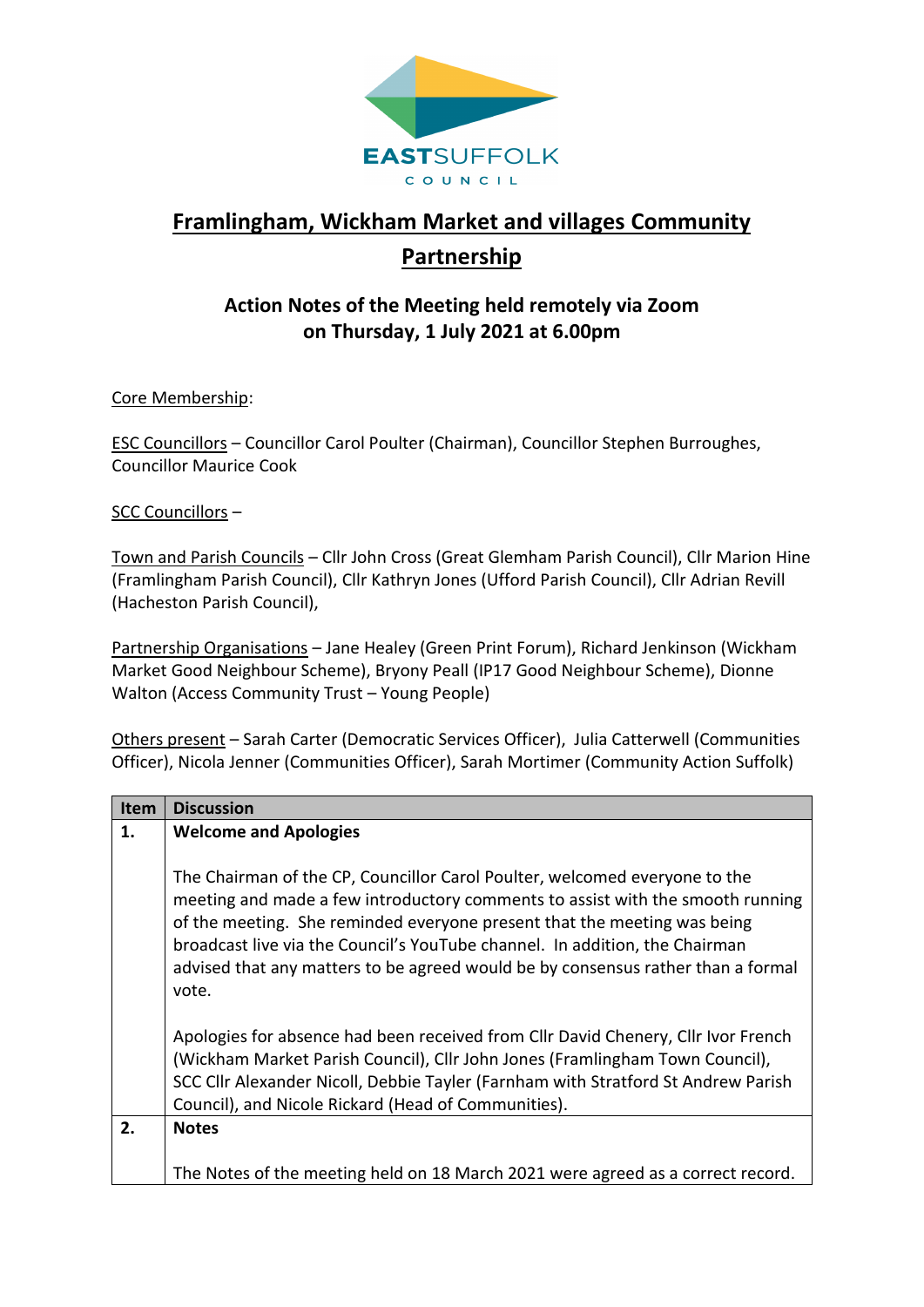

#### **3. Rural Proofing**

The Community Partnership received a presentation from Sarah Mortimer from Community Action Suffolk (CAS), on a rural proofing approach for East Suffolk Community Partnerships.

The presentation covered the following key points:

- The initial meetings between CAS and the Community Partnership Chairs, to discuss rural proofing.
- The rural proofing toolkit developed with the information gathered at those meetings.
- How the toolkit could be applied to the work of the Community Partnerships.
- The support in place from Sarah Mortimer until the end of March 2022, including tailored support for each of the eight East Suffolk Community Partnerships.
- The what, why and how of rural proofing
	- The definition of a rural area
	- Provision of impactful projects
	- The reference to rural proofing in the updated Terms of Reference.
- Rural proofing projects and services, including examples of questions for each stage of a project.

Rural proofing was discussed by the CP and covered the following:

- Overarching projects that could support and deliver small village initiatives.

- Delivering a digital framework due to lack of infrastructure resulting in poor internet connections and mobile signals.

- Benefits of using technology and providing wifi in village halls.
- Lack of public transport from villages.
- The need for a co-ordinated approach for the provision of Broadband.
- Support for young people.

- Training and guidance for older people to support them with access to services etc via the internet.

The Communities Officer proposed that Sarah Mortimer join the Young Peoples Task and Finish Group and this was supported.

#### **Action: Communities Officer**

The Chairman thanked Sarah for an informative presentation and invited her to stay for the remainder of the meeting if she so wished. The full presentation would be published on the Council's website with the Agenda papers.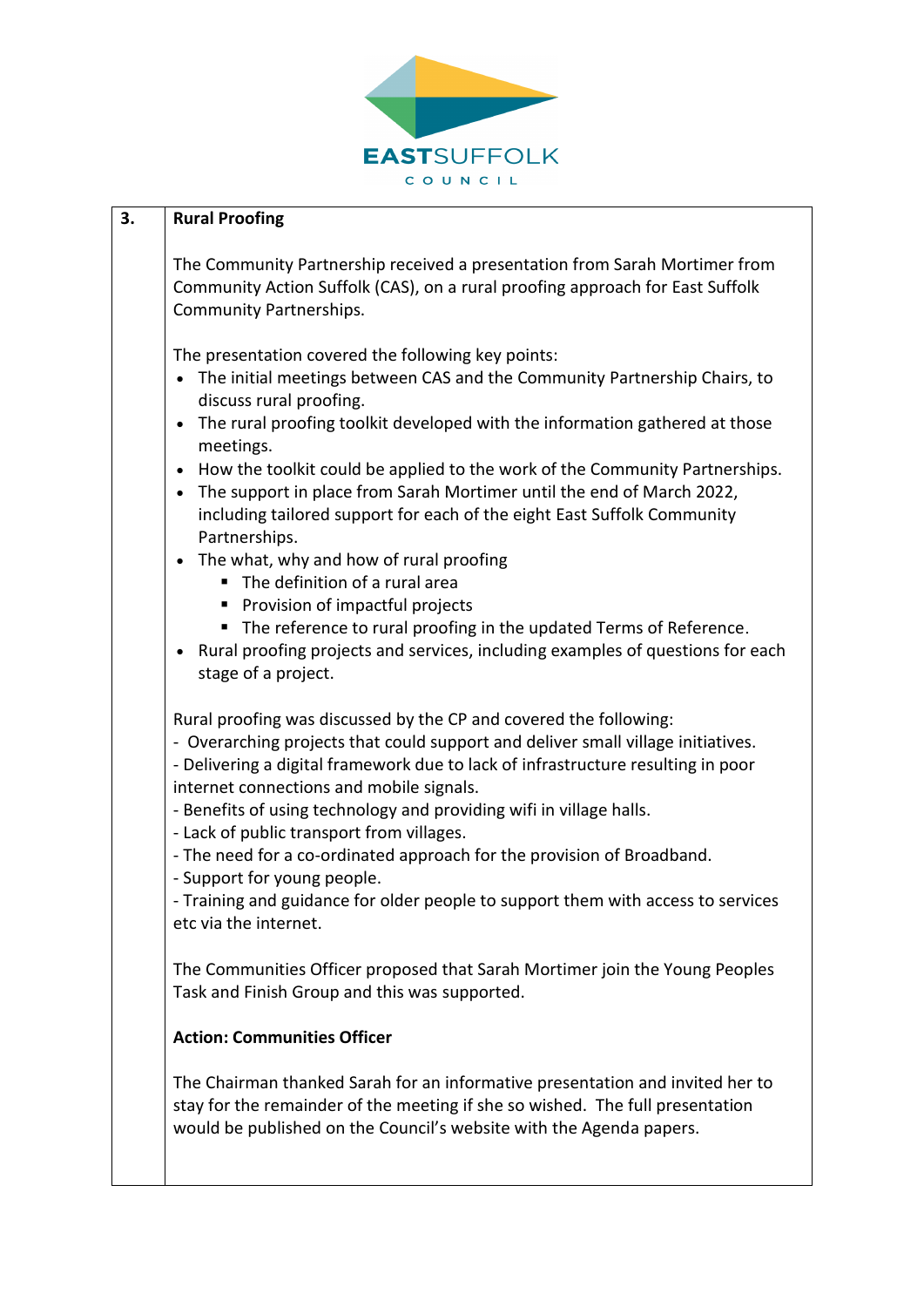

| 4. | Feedback from the Community Partnership Board meeting on 7 June 2021                                                                                                                                                                                                                |
|----|-------------------------------------------------------------------------------------------------------------------------------------------------------------------------------------------------------------------------------------------------------------------------------------|
|    | The CP received a report which provided details of the progress and outcomes of<br>the CP Board meeting held on 7 June 2021.                                                                                                                                                        |
|    | There being no specific questions, the CP noted the report.                                                                                                                                                                                                                         |
| 5. | <b>Community Partnership Projects / Funding</b>                                                                                                                                                                                                                                     |
|    | The Communities Office gave a detailed presentation on funding that the CP had<br>allocated and the resulting achievements. She had welcomed the opportunity to<br>work with everyone and use their local knowledge from such a large geographical<br>area.                         |
|    | The presentation, which covered the allocation of funding and achievements<br>would be uploaded on the Council's website with the Agenda papers. The<br>Communities Officer drew particular attention to:                                                                           |
|    | Part funding for a new Wheelchair Accessible vehicle<br>$\overline{\phantom{0}}$<br><b>Katch Electric Taxibus</b><br>$\overline{\phantom{a}}$<br><b>Great Glemham Chat Bench</b><br>$ \,$<br>FAYAP Youth Provision and Outreach Programme                                           |
|    | <b>Student Life Youth Consultation</b><br>$\blacksquare$<br>Wickham Market Youth Provision<br>£510 remaining in the Small Grant Scheme<br>$\blacksquare$                                                                                                                            |
|    | Dionne Walton explained the youth engagement over the summer period and the<br>holiday activity programme which would also include nutrition and cooking. Due<br>to her input, it was proposed that Dionne join the Youth Task and Finish Group.<br>This was supported.             |
|    | <b>Action: Communities Officer</b>                                                                                                                                                                                                                                                  |
| 6. | <b>Outcome Proposal Forms / Project Ideas</b>                                                                                                                                                                                                                                       |
|    | The Communities Officer outlined the process of the Outcome Proposal Forms<br>which should be completed by CP members then submitted to her for<br>consideration against criteria before being passed to the Funding Team before<br>being signed of by the relevant Cabinet Member. |
|    | The Communities Officer explained that this would be her last CP meeting as she<br>was leaving her post later in the month. Julia Catterwell would be the CP's initial<br>contact until a replacement had been appointed.                                                           |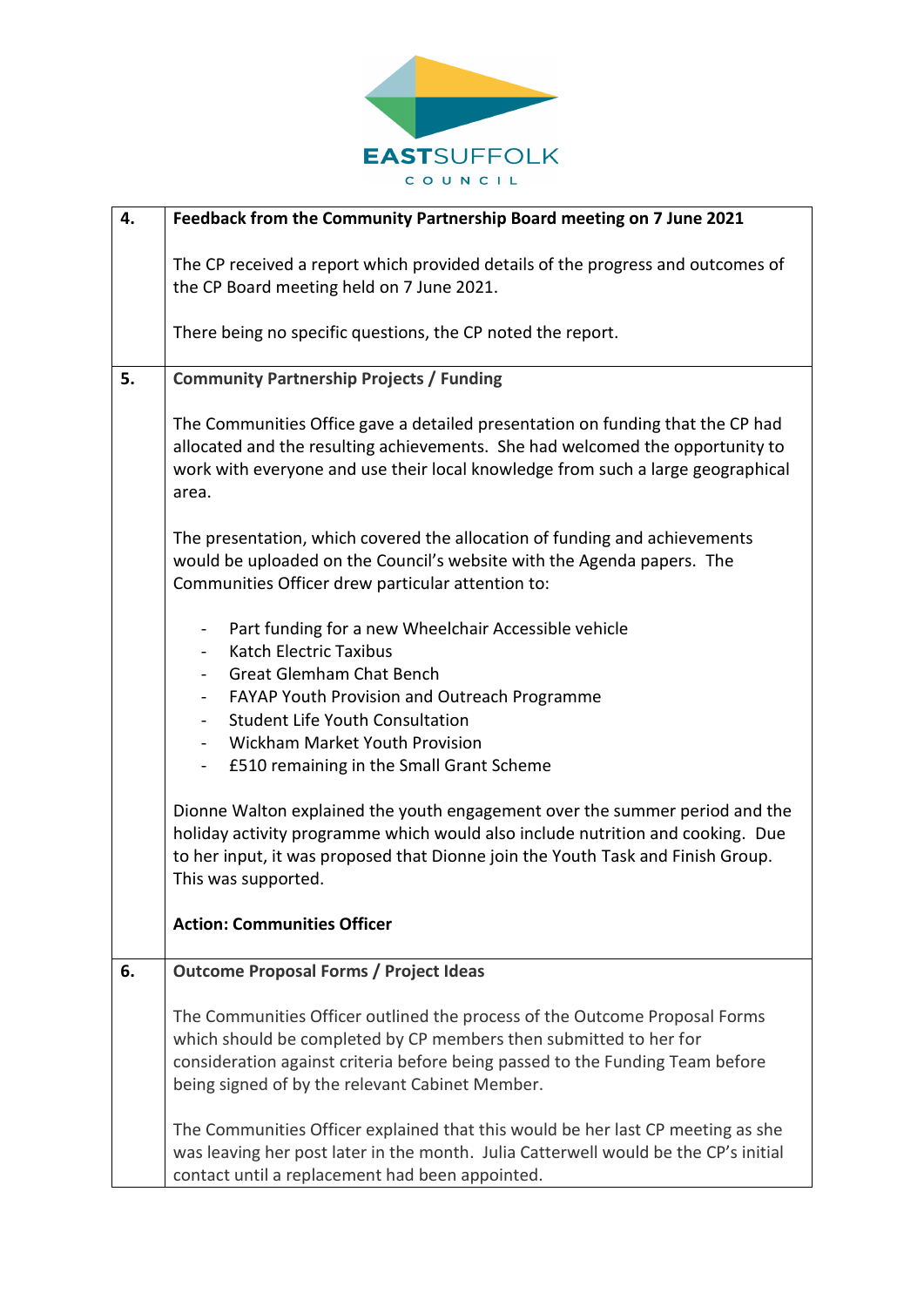

The Communities Officer reminded the CP of the £25,000 and asked members to consider any project or proposals that could benefit from funding. She proposed that the chat bench project could be developed, there were connectivity issues as just discussed and additional work with young people could be pursued. It was understood that Nick Khan, Strategic Director, was working with the Economic Development Team on infrastructure projects.

The CP discussed the following:

- Contacting the parishes for their views
- Internet support for parishes at their council meetings
- Updating hearing loops in village halls
- Setting a launch date for grant applications supported by a press release
- Use of electric vehicles and electric bike hire
- Parish audit being undertaken by SALC
- On demand services provided by the Katch bus
- Vehicle charging points in car parks

- Heritage trails in leaflet form with QR codes – a modern way to encourage young people become interested in history.

Cllr K Jones referred to communications relating to a pilot studs for electric points and she could share that information with the CP. The information could be forwarded to Democratic Services for circulation to the CP members.

### **Action: Sarah Carter**

The Communities Officer also referred to the 'East Suffolk Mile' virtual 360° walks that other CPs had funded for Lowestoft and Oulton Broad. That too could be followed up. Ms Walton mentioned the need for support on inter-generational knowledge and the Chairman agreed both proposals should be taken forward.

In summing up, the Communities Officer advised that outcome proposal forms would need to be completed for the following projects which would then be ready for discussion at the CP's next meeting in October:

East Suffolk Mile Chat Benches Walks between Chat Benches Connectivity for Parishes

**Action: CP Members**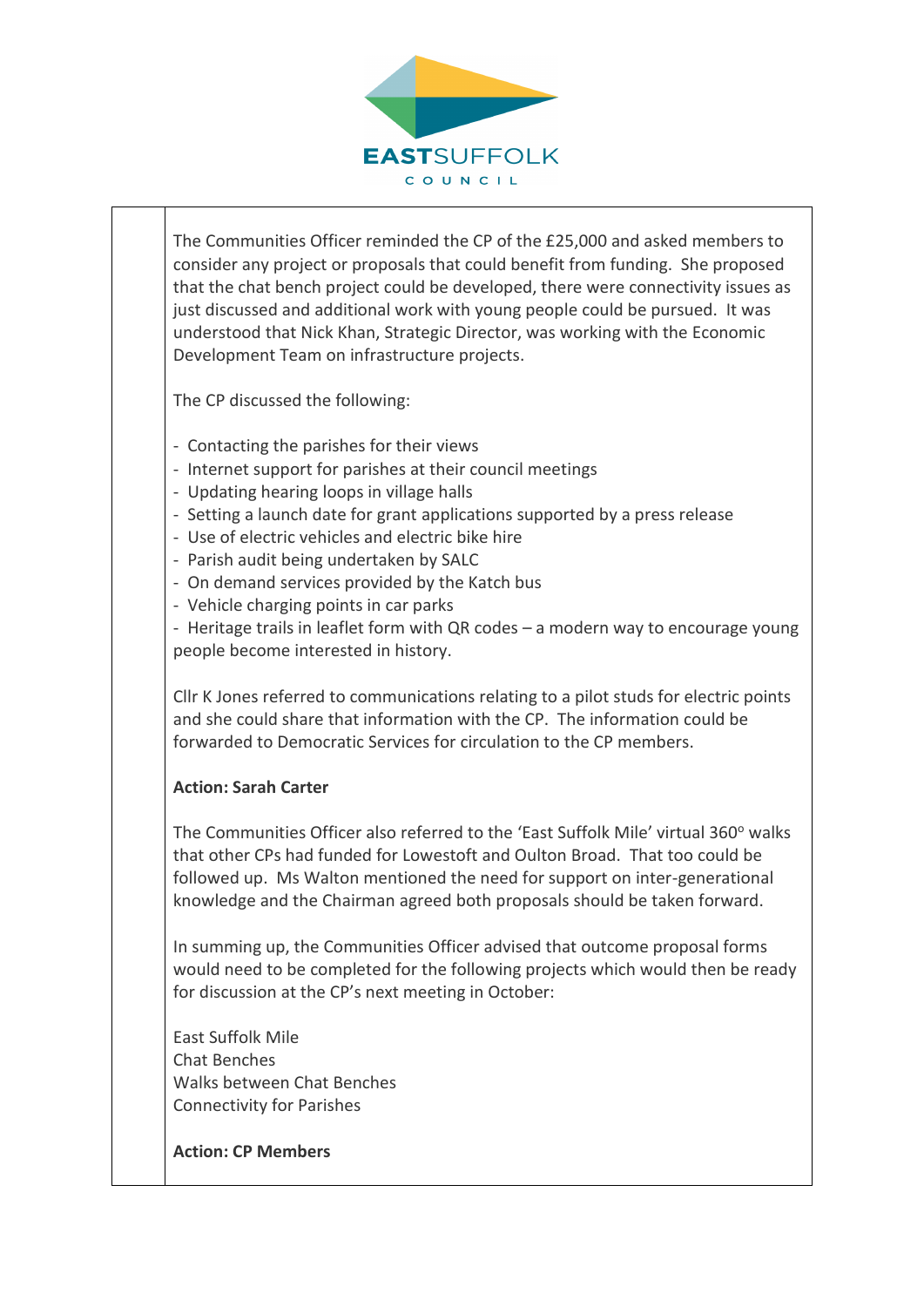

| 7.  | Task & Finish Group - Developing Opportunities for Young People                                                                                                                                                                                                                                                                                                                              |
|-----|----------------------------------------------------------------------------------------------------------------------------------------------------------------------------------------------------------------------------------------------------------------------------------------------------------------------------------------------------------------------------------------------|
|     | Having already discussed funding for schemes for young people, it was important<br>to continue with successful investments and also look at other projects. The<br>Communities Officer confirmed that Sarah Mortimer and Dionne Walton would<br>join the Task and Finish Group, with Christine Abraham remaining on the Group.<br>This was supported.                                        |
| 8.  | <b>Terms of Reference</b>                                                                                                                                                                                                                                                                                                                                                                    |
|     | Following a review after the first year's operation, the Terms of Reference, as<br>circulated with the Agenda, had been updated to take account of comments that<br>had been received and also recommendations made by CAS as part of the rural<br>proofing toolkit. It should be noted that all Parish Councils could be invited to<br>attend and that the quoracy had been changed to six. |
|     | The CP noted its updated Terms of Reference.                                                                                                                                                                                                                                                                                                                                                 |
| 9.  | <b>Core Membership</b>                                                                                                                                                                                                                                                                                                                                                                       |
|     | The Chairman explained that, with the widening of the Terms of Reference to<br>include more parishes and partnership organisations, it was proposed that the<br>following be included in the CP's Core Membership:                                                                                                                                                                           |
|     | Dick Jenkinson, Wickham Market Good Neighbour Scheme<br>Byrony Peall, IP17 Good Neighbour Scheme<br>Debbie Tayler, Farnham with Stratford Parish Council<br>Dionne Walton, Access Community trust (Young People)<br>Cratfield Parish Council - name of representative to be advised.                                                                                                         |
|     | This was supported.                                                                                                                                                                                                                                                                                                                                                                          |
| 10. | <b>Appointment of Vice-Chairman</b>                                                                                                                                                                                                                                                                                                                                                          |
|     | The Chairman advised that Cllr Cook had only been in post as Vice-Chairman for six<br>months and proposed that he continue in that role for a further year.<br>There being no further nominations, the CP supported that proposal.                                                                                                                                                           |
| 11. | Date of next meeting                                                                                                                                                                                                                                                                                                                                                                         |
|     | It was noted that the next meeting would be held on Thursday, 7 October 2021 at<br>6.00pm. Due to the uncertainty surrounding the lifting of Covid restrictions, the<br>Chairman advised that this meeting would be virtual via Zoom.                                                                                                                                                        |